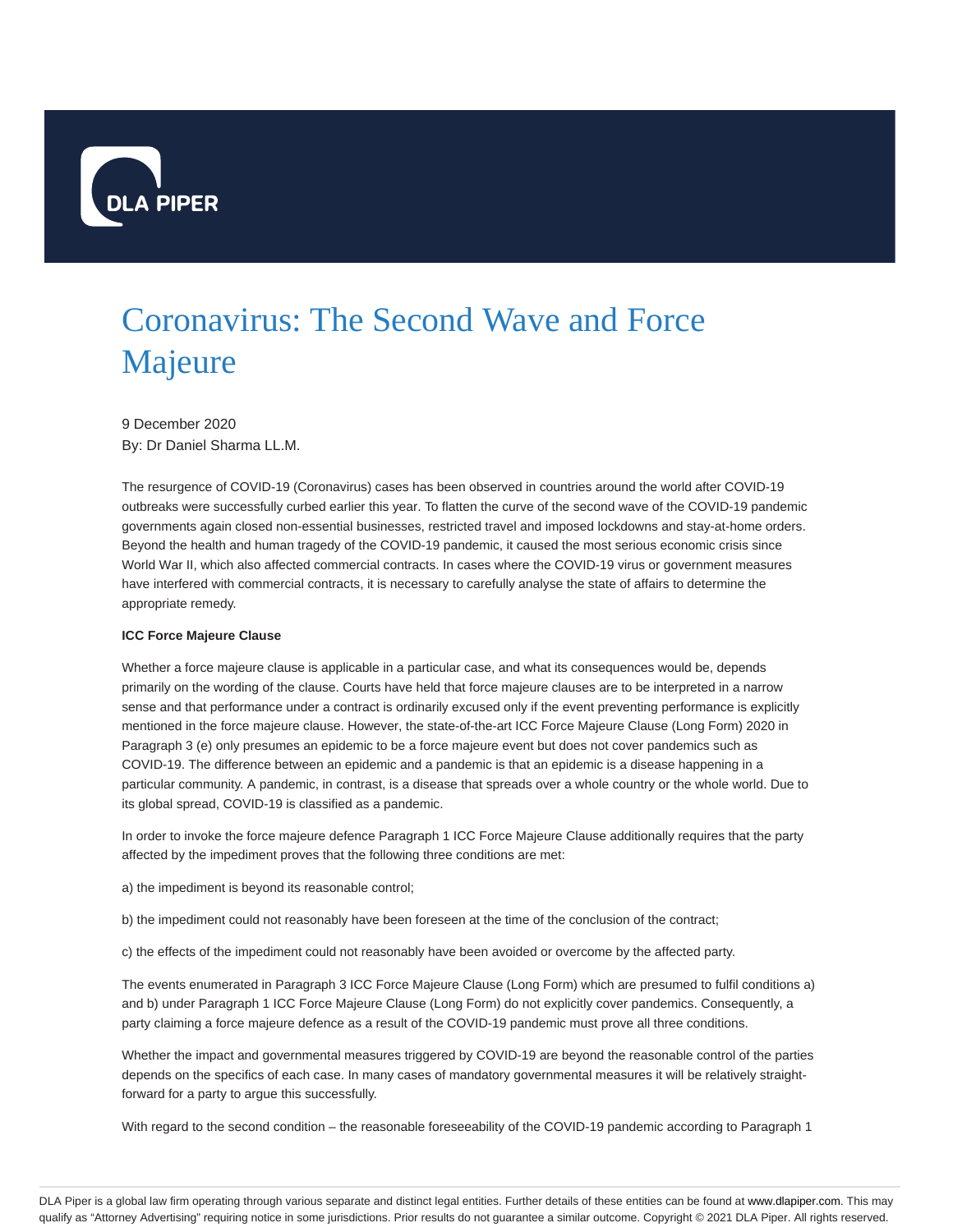(b) ICC Force Majeure Clause (Long Form) – the point in time when the parties have concluded their contract is crucial. In October 2019, the effects of COVID-19 were less foreseeable than in December 2019, and in any case, as of March 2020, it was at least foreseeable that the COVID-19 virus would in some way interfere with the performance of contractual obligations.

In 2020, countries adopted differentiated approaches to combat the COVID-19 pandemic. These approaches included stay-at-home orders, travel restrictions, closure of non-essential businesses and lockdowns. It is also not yet possible to foresee which government measures will be taken to ensure a flatter curve for the second COVID-19 wave in winter of 2020 and beyond. This is particularly true as countries previously known for their laid-back COVID-19 policies are currently considering changing their policies and are willing to adopt stricter measures in response to the second wave of the COVID-19 virus. Sweden, for example, which was known for its special path without restrictions, mandatory requirements to wear masks, or lockdowns, has now introduced COVID-19 restrictions to contain the spread of COVID-19 and does not rule out local lockdowns. In the US, too, it is very probable that tougher COVID-19 measures will be implemented by the government at the latest when President-elect Biden takes office in January 2021.

Besides government COVID-19 measures, it is difficult for the parties to foresee specific effects of the COVID-19 virus on global supply chains and the performance of their obligations.

With regard to the second wave or further waves of the COVID-19 pandemic, it is therefore difficult for a party to foresee the exact impact of the Covid-19 virus in the individual countries and the various measures taken by the respective governments.

The third requirement under Paragraph 1 ICC Force Majeure Clause (Long Form), that the effects of the impediment could not reasonably have been avoided or overcome by the affected party, again lacks legal certainty and is subject to the specificities of the case at hand – particularly regarding the reasonable remedies available to the party to eliminate and overcome the consequences of the COVID-19 pandemic.

Only if the conditions set out above are fulfilled can a party successfully invoke the force majeure defence pursuant to Paragraph 5 ICC Force Majeure Clause (Long Form) and be relieved from its duty to perform its contractual obligations and from any liability in damages or from any other contractual remedy for breach of contract.

## **State-of-the-Art Force Majeure Clause**

This legal uncertainty regarding the impact of COVID-19 under the modern ICC Force Majeure Clause (Long Form) as well as under other force majeure clauses requires parties to first clarify whether their clause generally covers pandemics. Secondly, in view of the second wave of COVID-19, parties should consider amending their force majeure clauses to include or exclude the novel COVID-19 pandemic as a force majeure event in order to provide legal certainty as to whether a contract must be performed and whether a damage claim for non-performance of contractual obligations exists.

When pandemics are included in a force majeure clause as a force majeure event, an affected party under Paragraph 3 ICC Force Majeure Clause (Long Form) needs only to prove that the effects of the impediment could not reasonably have been avoided or overcome. Parties should therefore consider reviewing and updating their clauses and contemplate including pandemics as a force majeure event. In our globalised world, the next pandemic will spread sooner or later – therefore a lege artis force majeure clause must cover pandemics as a force majeure event. Where a pandemic is included in a force majeure clause, parties should refer to an objective criterion such as a pandemic declared by the World Health Organization to define when pandemics trigger the force majeure consequences. By linking a pandemic to such an objective criterion, disputes as to whether a pandemic in the sense of the force majeure clause exists can be avoided.

Besides updating their force majeure clause parties should consider temporarily modifying their clauses in light of the current second wave of the COVID-19 virus. Parties, when amending their force majeure clause, may decide either to introduce a clause ensuring that effects and governmental measures due to the ongoing COVID-19 pandemic are not covered by their clause, or opt for a clause encompassing the current COVID-19 pandemic. Which option a party should select is a policy question and depends on the characteristics of the case. A party affected by the COVID-19 pandemic in the performance of its contractual obligations – because, for example, it depends heavily on international supply chains easily disrupted by the effects of the COVID-19 pandemic – should, on the one hand, ensure that the parties incorporate a force majeure clause encompassing the COVID-19 pandemic as a force majeure event. On the other hand, if the risk of non-performance of contractual obligations as a result of the COVID-19 virus is primarily in the risk sphere of the other